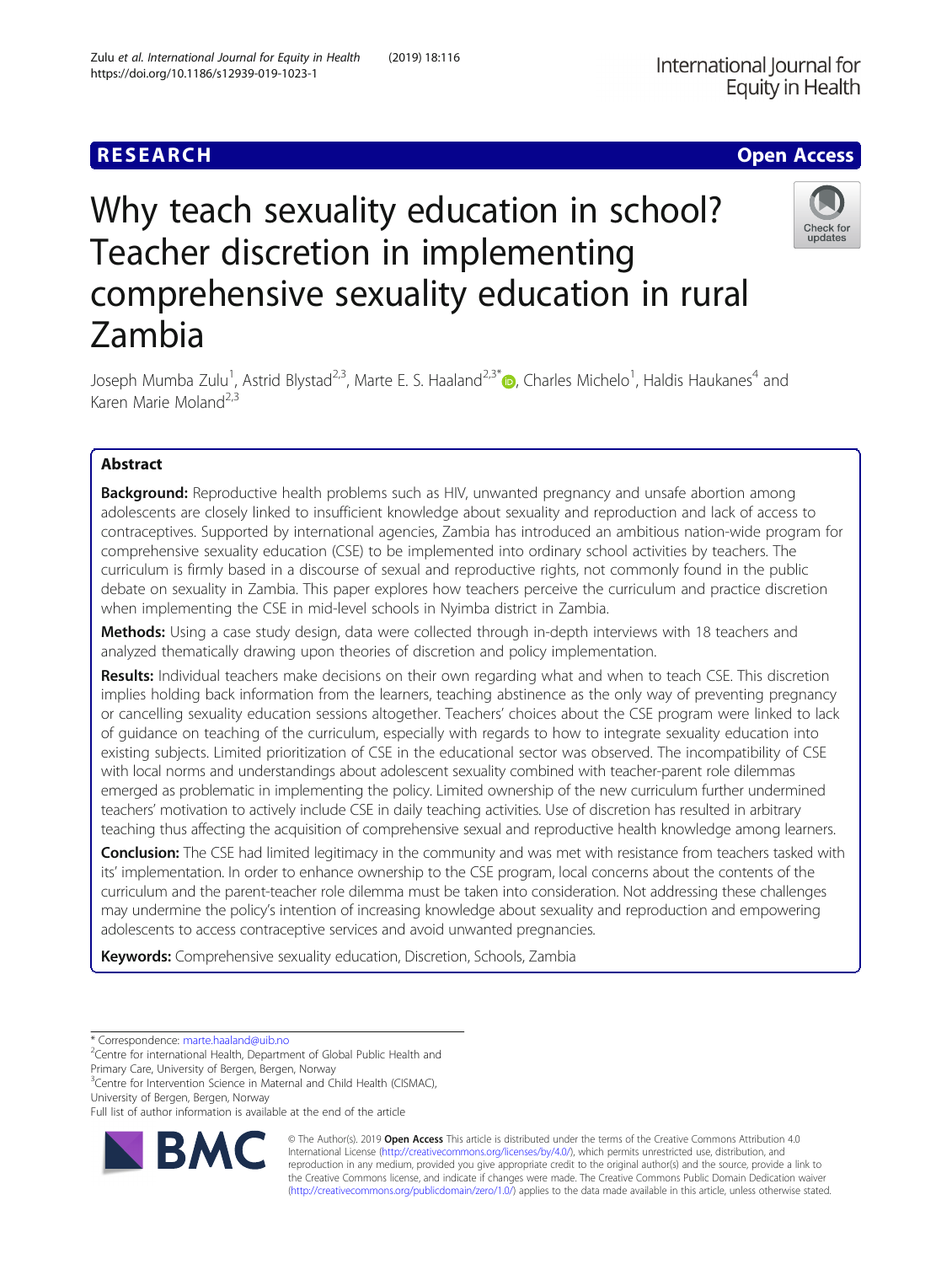## Background

In 2014, Zambia rolled out a new and ambitious framework for Comprehensive Sexuality Education (CSE) targeting children and adolescents enrolled in grades 5–12 in schools across the country [[1](#page-8-0)–[4](#page-9-0)]. In Zambia, sexual and reproductive health (SRH) knowledge is inadequate and unevenly distributed, leading to considerable SRH-related problems among Zambian adolescents [\[5](#page-9-0)–[7\]](#page-9-0). Aimed to address such unequal access to knowledge about SRH, the development of a CSE programme was heavily supported by UNESCO  $[3, 4]$  $[3, 4]$  $[3, 4]$ .

In Zambia, as many as 25% of married girls aged 15–19 have an unmet need for family planning and about 30% of girls aged 15–19 have begun child bearing [\[5,](#page-9-0) [7](#page-9-0), [8](#page-9-0)]. Moreover, Zambia has high rates of early marriage with as many as 31% of those aged 20–24 reporting to have married before the age of 18 [\[5,](#page-9-0) [8,](#page-9-0) [9\]](#page-9-0). While abortions in Zambia are allowed on the broad grounds spelled out in the Termination of Pregnancy Act of 1972, the same law also severely restricts access to safe and legal abortion services by demanding written consent of three medical doctors including a specialist for a legal abortion to take place  $[10, 11]$  $[10, 11]$  $[10, 11]$  $[10, 11]$  $[10, 11]$ . This is problematic in a country with critical shortage of health workers. Data on abortion in Zambia is scarce, but recent policy documents from the Ministry of Health estimate that 30–50% of all acute gynecological admissions are caused by abortions and that as many as 6 per 1000 women in reproductive age die from abortion-related causes annually [[12](#page-9-0), [13](#page-9-0)]. The problem affects teenage girls in particular; approximately 80% of women taken to health facilities for abortion-related complications are adolescents [\[9,](#page-9-0) [14\]](#page-9-0).

Studies in Botswana, Nigeria and South Africa have shown that sexuality education may contribute to overcoming the adolescents SRH challenges that Zambia and other countries face [\[15](#page-9-0)–[17\]](#page-9-0). At the core of the Zambian sexuality education policy is the idea that there is a substantial need to support adolescents in delaying their sexual debut, to reduce the number of sexual partners and to increase safer sexual practices [[15](#page-9-0)–[17](#page-9-0)]. Backed by evidence on its positive effects on adolescents' level of knowledge, skills, attitudes and values related to sex and sexuality, CSE has been promoted in a series of global policy guidelines and recommended to be integrated into ordinary school curricula  $\left[3, 15-17\right]$  $\left[3, 15-17\right]$  $\left[3, 15-17\right]$  $\left[3, 15-17\right]$  $\left[3, 15-17\right]$  $\left[3, 15-17\right]$  $\left[3, 15-17\right]$ . It is anticipated that the positive effects on knowledge, skills, attitudes and values will empower adolescents to realize their health, well-being and dignity; to develop respectful and pleasurable social and sexual relationships; and to understand and ensure the protection of their rights throughout their lives [\[18](#page-9-0)]. Many low income countries have committed to international policies to roll out CSE in their schools [\[3](#page-9-0), [15](#page-9-0)–[17](#page-9-0)]. Together with 21 other countries, Zambia has signed 'The Eastern and Southern African Ministerial Commitment on CSE and SRH services for adolescents and young people' which has shaped expansion and implementation of CSE across the region [\[1](#page-8-0)]. This agreement was in turn informed by the International Technical Guidance on Sexuality Education published by UNESCO [\[18\]](#page-9-0), a guideline that grounds sexuality education within a human rights framework springing out of the CEDAW and the ICPD programme of Action on sexual and reproductive health and rights [[18](#page-9-0)]. The coordination of the development of CSE in Zambia was done by UNESCO [\[2,](#page-9-0) [3\]](#page-9-0), and the Zambian framework was developed with continuous reference to UNESCO's guidelines document. In retrospect, it has been documented that the process of developing and disseminating the content and format of the Zambian CSE was done in a way that left key stakeholders including religious leaders, civic leaders, parents groups and youth without sufficient representation  $[2, 3]$  $[2, 3]$  $[2, 3]$ . This may have left the CSE policy without much needed public support.

Zambia has had reproductive health education since the 1990s, but its original content was limited. It did not cover central SRH themes such as gender relations, sexual behavior, information on contraceptive methods as well as values, attitudes, and self-realization life skills which have now been included in the new CSE framework [[4](#page-9-0)]. A key feature of the revised framework is that it is not supposed to be offered as a standalone subject, but is to be integrated in carrier subjects such as science and social studies [[4](#page-9-0)].

Concerns that CSE is incompatible with the religious and cultural norms have been reported to affect acceptability [[18\]](#page-9-0). In Zambia, this is commonly expressed as a conflict between CSE and a tradition of grandparents providing sexuality education along with cultural norms condemning discussions about sexuality between the sexes except for in grandparents-grandchild relations. It is also a common concept that providing sexuality information to young adolescents should be avoided since it will trigger sexual promiscuity. [\[19\]](#page-9-0). Similar difficulties in teaching sexuality education have been reported in other countries [[20](#page-9-0), [21\]](#page-9-0). Conflicting inter-generational discourses on sexuality between teachers and community members as well as taboos associated with discussion of sexuality [[22](#page-9-0), [23\]](#page-9-0), and gender-related challenges [\[23](#page-9-0)–[25](#page-9-0)], have been reported to affect the acceptability of sexuality education in studies from South Africa and Botswana.

Closely linked to cultural norms and moralization over sexuality are religious values. Zambia was declared a Christian Nation in 1991, a declaration that was included in the preamble of the national constitution  $[26,$  $[26,$  $[26,$ [27\]](#page-9-0). This declaration has given Christian morality a particularly prominent place in Zambian politics and society. It emerges in dominant discourses and weighs heavily in public health discussions about access to reproductive health services to homosexuals, or contraception and safe abortion services to adolescents. This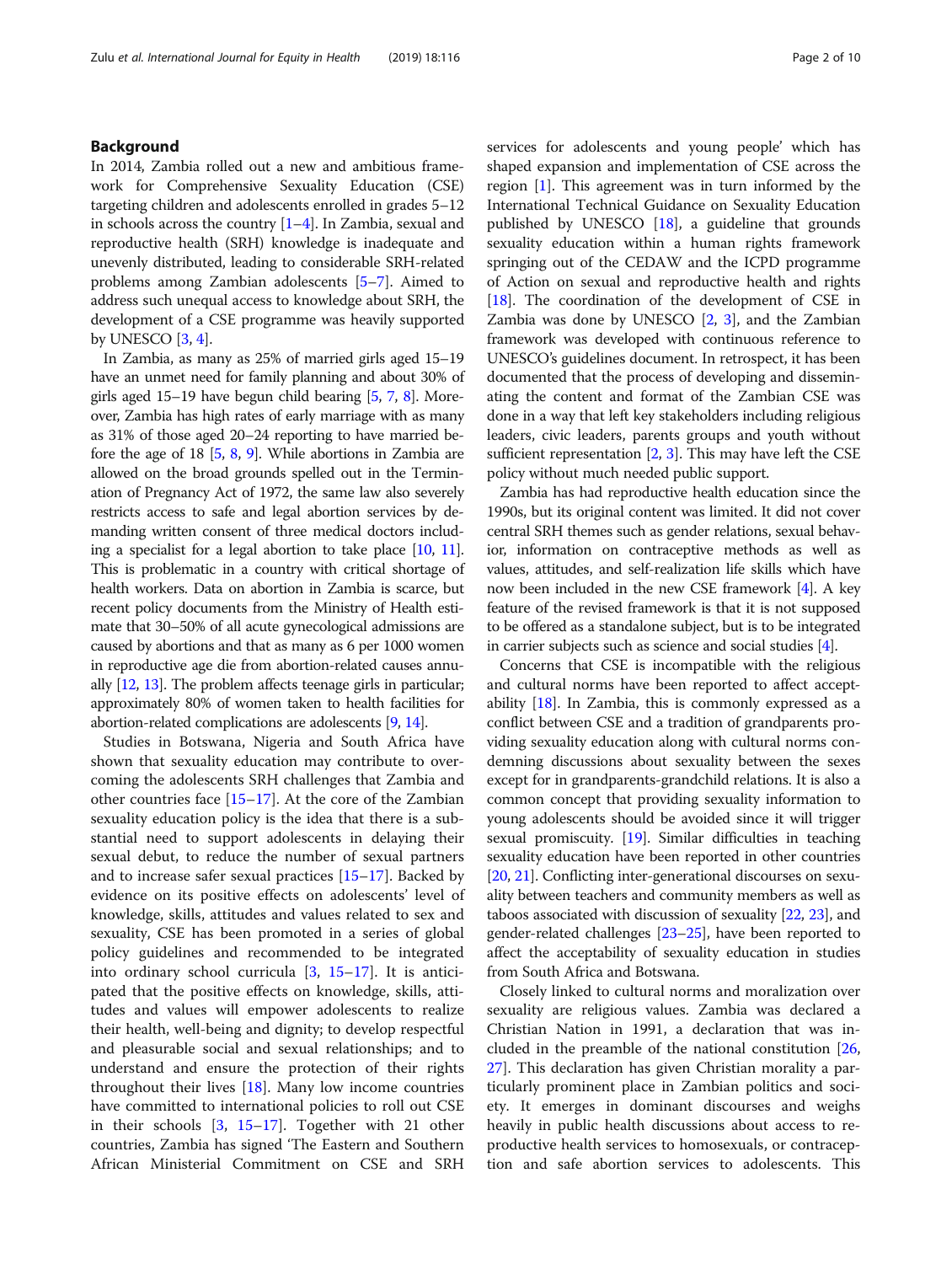contributes to the conditions causing unequal access to SRH knowledge and services among adolescents [\[28\]](#page-9-0).

While quite a bit of documentation exists on the challenges of approaching sexuality education in schools in Zambia, there is inadequate knowledge about how teachers handle the task of teaching CSE in schools. This study aimed to investigate teachers' experiences with the implementation of the CSE curriculum in the Zambian context. We are particularly interested in teachers' interpretations of their roles in teaching about sexuality, love relations and contraception both vis a vis the pupils and their parents in the community.

In examining the teaching process, we draw upon Lipsky's theory of 'street-level bureaucracy' which relates to the role that frontline workers or 'street-level bureaucrats' - such as teachers - play in concrete policy implementation [[29\]](#page-9-0). Street-level bureaucrats are civil servants, or others tasked with the on-the-ground implementation of policies. They function as gate-keepers to services or reallife policy makers since any policy is dependent on health workers, teachers, social workers or others to convert the policy from paperwork to practice. Lipsky notes that, in order to gain enhanced understanding of public policy implementation, one needs to understand that the policy implementation process is dependent on the actions or discretion of those who carry out the policy in actual practice. Discretion, which is the central tenet of the theory, refers to the use of individual decisions or autonomy during policy implementation to vary the quantity and quality of services or information offered to citizens. Discretionary power can also take the form of inaction or resistance to delivering services or providing information [\[30\]](#page-9-0). This discretion may be influenced by many issues such as difficulties in making complex decisions [[31](#page-9-0)], limited availability of information and resources as well as when policies are deemed not to be fully compatible with the local context [\[29,](#page-9-0) [32\]](#page-9-0). We used this theory as it is one of the most comprehensive and widely-used theories in understanding bottom-up policy implementation process [\[32](#page-9-0), [33](#page-9-0)].

## Methods

This study is part of a comparative research project named "Competing discourses impacting girls' and women's rights: Fertility control and safe abortion in Ethiopia, Zambia and Tanzania" funded by the Norwegian Research Council and the University of Bergen, Norway [[34](#page-9-0)]. We conducted the study in Nyimba district in Eastern Province of Zambia in 2017. The district was purposively selected as it is one of the provinces with the highest rate of early pregnancies and marriage in Zambia. Primary data were collected by the first author of this paper together with a research assistant at the district level. Designed as a case study of teacher's experiences of implementing CSE in schools, the study focused on the teachers of six schools, conceptualized as cases and combined in-depth-interviews of teachers with observation of the teaching process and classroom situations. The semi-structured interviews loosely followed an interview guide developed by the first author with input from co-authors. After the first phase of data collection, the results were discussed among all authors and the interview guide was further revised.

A total of 18 teachers were interviewed from six schools in Nyimba district, reaching a level of saturation. We purposively selected the study participants to ensure inclusion of informants with diverse views and experiences about sexuality education. An attempt was made to include teachers across different grades and subjects. The average numbers of hours that the teachers teach varies from about 20 h per week in primary school to about 25 h per week in high school. Classes are made up of about 60 learners. Teacher expertise was largely grouped in two; those who taught basic sciences including mathematics and those who taught social science related subjects such as social studies and religious education. In conducting the recruitment process, we informed the head teachers in the six schools that we were interested in interviewing the head teacher and two other teachers per school (one from the social scienceand one from the basic science category). Based on this criteria, teachers discussed and agreed on who would be interviewed for the study. The sample was composed of seven female teachers and 11 male teachers. The male bias was caused by the deficiency of female teachers in some of the schools. The age range of the study participants was from 27 years to 48 years. The data did not suggest that gender, seniority or age had an effect on their experience or forms of engagement with the CSE.

The semi-structured interviews varied in duration between 40 and 55 min and covered the teachers' experiences with teaching CSE and their thoughts and attitudes towards it.

In addition to the interviews, we also reviewed the Zambian CSE curriculum and other relevant policy documents for documenting their content, framing and approaches used. We analyzed the material using thematic analysis [[35](#page-9-0)], drawing upon Lipsky's perspectives on the use of discretion during policy implementation [\[29\]](#page-9-0). We focused on developing key themes in decisions about what teachers teach and what shapes their decisions regarding teaching of CSE in schools. The analysis process started with transcribing audio interviews and reviewing the full data set. After a thorough review of the interviews, the development of a code sheet and later coding of the interviews took place. Coding was done using NVIVO version 7 (QSR Australia) which is a qualitative software used to organize qualitative data. The codes were merged into categories, and then themes focusing on forms of discretion and drivers or sources of discretionary power were developed.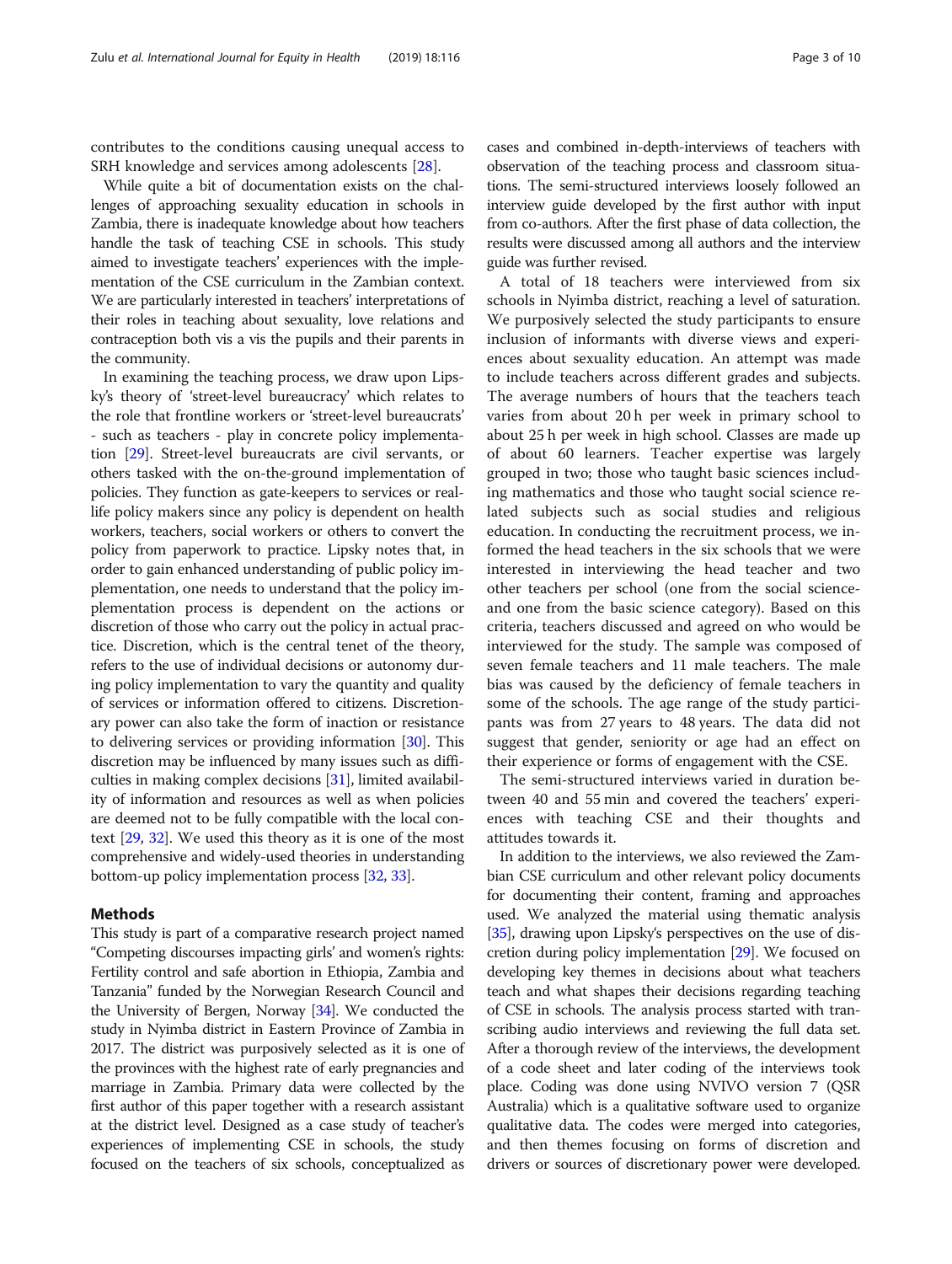This was an iterative analytical process which involved: moving between writing themes; reading and analyzing the data; and redrafting the analysis [[36](#page-9-0)–[38\]](#page-9-0). The quotes presented in this text are based on the interviews with the teachers, their experiences being the core focus of the paper.

Ethical approval for the study was obtained from the ERES ethics committee in Zambia (Ref. No. 2017-Mar-003) and the Ministry of Education. Informed consent was given by all participants before being interviewed for the study.

## Results

This section presents findings on the process of integrating CSE into the school curriculum for grades 5–12 in Nyimba district. While the first sub-section describes teachers' experiences and the dilemmas they encountered in teaching CSE, the second sub-section presents teachers' reflections on why their role in teaching CSE is problematic.

# Teachers negotiating the comprehensive sexuality education curriculum

We found that the CSE curriculum was treated in an arbitrary manner, leaving much room for the teachers to decide how, when and what to teach as well as what to leave out. With very little guidance, these choices ultimately depended on the individual teacher's judgement on what would be appropriate to teach considering the time available, the age of the learners and the local norms about sexuality and sexuality education. Their decisions and how they reasoned around their choices is described below.

#### This framework does not provide guidance

Teachers were set to teach CSE in grades 5–12, and to integrate the subject into science, social studies, civic education, home economics and religious education. The teachers we interviewed struggled with how this could be done in an appropriate and natural manner and without compromising the attention to and the learning outcomes in the core subjects. Although their knowledge of the content of the CSE in general was incomplete, the teachers shared a feeling of being overwhelmed by the comprehensive list of topics they were expected to integrate into existing subjects: We are expected to teach relationships, values, attitudes and skills, culture, society and human rights, human development and sexual and reproductive health (IDI, Teacher 14).

These topics are the same across all grades  $[5-12]$  $[5-12]$  $[5-12]$  $[5-12]$ , but as the teachers explained they were expected to provide different levels of detail for the different grades:

In the lower grades, for example Grade 5, on pregnancy prevention, the focus should be on identifying benefits of abstaining from sexual activities while as you go up let's say to Grades 8, 9 and 10, we are also expected to teach how hormonal contraceptives are used (IDI, Teacher 2).

The CSE framework describes the expected learning outcomes for each grade, but according to our informants and to our review of the framework, it does not provide guidance on how teachers are supposed to integrate CSE into the specific subjects. This was experienced as both demanding and confusing:

So when I am teaching home economics or religious education, when and how do I introduce sexuality issues in these subjects? This framework does not provide guidance on such issues. This makes teaching very difficult (IDI, Teacher 5).

In this void between stated learning outcomes and lack of guidance on how to reach them, teachers were left to solve the problem themselves and make decisions on the integration process on an individual basis as clearly illustrated in this quote: I decide on my own on what to teach, and how to teach it (IDI, Teacher 1).

The lack of direction in teaching and integrating CSE has thus implied dependence on individual teachers' priorities and judgements, and has entailed great variations in the content being taught, when it is taught and how it is taught both within and across schools. Teachers stories show how they moved to amend the curriculum to fit what they perceived to be appropriate through holding back information, emphasizing only some aspects of information or dropping classes on CSE. These tactics or strategies to cope with the problem are explored in detail below.

#### Holding back information

Teachers reported being selective about which CSE material they taught and what they left out. I do not teach them everything, I leave out some stuff (IDI, Teacher 14).

According to our informants the concept that the school should teach pupils different ways of preventing pregnancy was highly controversial and teachers generally felt very uncomfortable about discussing the wide specter of contraceptive methods listed in CSE and the myths associated with them with learners: We are expected to discuss types of contraception such as oral contraceptive pill and depo-provera through injectable method, implant, but I do not teach them such things (IDI, Teacher 10).

To develop the discussion in class into how the different types of contraceptives should be used, and where they could be accessed was perceived as even more awkward and unacceptable: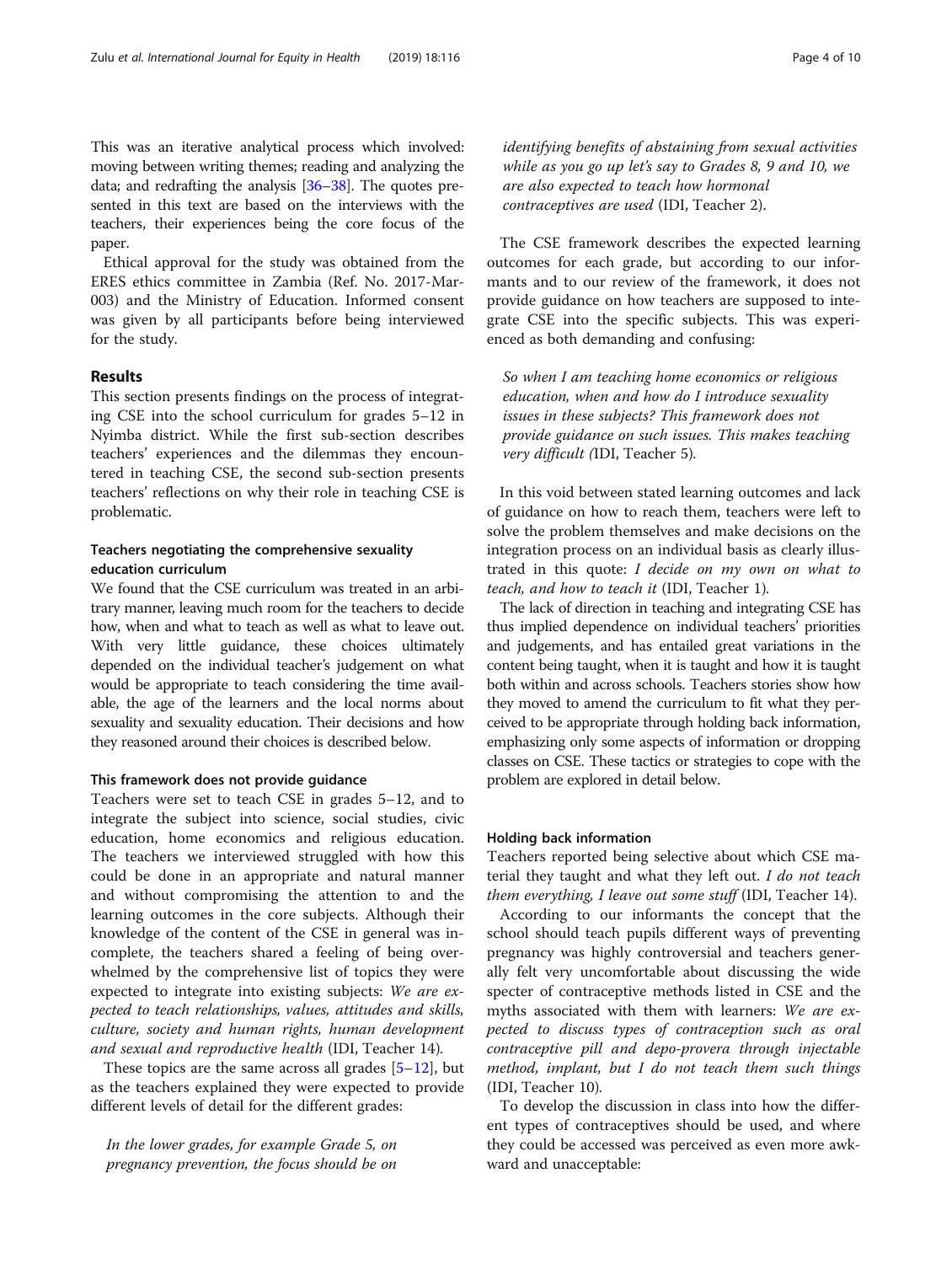Why should I teach about the steps to using contraception? It's like teaching someone how to fish, they end up always wanting to fish; so in the case of sex, what will happen when they do have contraception, they will still have sex (IDI, Teacher 8).

The topic on developing good relationships and attributes of a good relationship was seen as difficult to integrate since they did not 'fit well in subjects such as science and home economics: When I am teaching science, how do I bring in issues relating to differences between love, affection and infatuation? It does not work for me (IDI, Teacher 10).

Another reason for leaving this topic out was that teachers feared that it could be misinterpreted by learners as support from the school to engage in romantic relationships.

#### Promoting abstinence only

While some teachers would withhold a few selected pieces of the CSE curriculum, others would only agree to teach very limited fragments of it according to what they deemed to be appropriate for learners. Contrary to the philosophy of the CSE curriculum of making information available to adolescents in order to prevent pregnancy, some teachers believed that such information would be counterproductive and decided only to teach one method: In the school setting, when I teach about preventing pregnancy, the main message is only about abstinence (IDI, Teacher 16).

Hence, most of the time available was dedicated to abstinence and the benefits of abstaining from sexual activities. The very strong moral message on abstinence was put across in several ways:

We have a song about the importance of abstinence, we sing it before we start each session on CSE. I also tell them repeatedly that abstinence is the only method that can help them avoid teen pregnancies and STIs including HIV (IDI, Teacher 14).

This group of teachers saw their role as much as one of preventing sexual activity among their pupils as one of preventing pregnancy. They reported to prioritize their time teaching about the importance of avoiding exposure to situations that could tempt pupils into sexual stimulations or encounters: I tell them to avoid intimacy, being with someone of the opposite sex in a secluded place or watching things that will make them think of the opposite sex (IDI, Teacher 3).

#### Dropping topics

Other teachers dropped topics or defined sessions in the CSE altogether. This took different forms within and between the schools. Interviews with teachers showed that some of them substituted the whole CSE topic, which they were not comfortable teaching, with other topics which they believed were more appropriate for learners. A teacher told us how he substituted a topic with another:

I skipped the whole topic on pregnancy prevention. Instead of teaching about condom use, I moved to another topic. I repeated sessions which I thought were good for learners such as communication, assertiveness and decision-making skills (IDI, Teacher 9).

In some cases, when teachers had already taught the topics in the CSE they were comfortable with or felt were appropriate, they turned to teaching completely different subjects with little relevance to the CSE curriculum: When I realized that I had taught all topics that I was comfortable with, instead of teaching topics on condoms or oral contraception use, I decided to only teach social studies (IDI, Teacher 9).

Teachers that were most reluctant to teach CSE could even took a more radical step to avoid teaching. Some told us that when it was time for them to teach CSE, they sent learners to do outdoor activities which were not related to CSE:

I opt to send the students out for sport activities, preventive maintenance work and other club activities instead of teaching CSE (IDI, Teacher 5).

Interviews with teachers showed that teaching CSE was not done on a routine basis and in a standardized manner and that the CSE curriculum was treated haphazardly in the schools. Teachers could not state on average how often they taught CSE and a few teachers reported that they had stopped teaching CSE altogether and as one teacher put it;

All I can say that it is something that happens by chance (IDI Teacher 7).

#### Lack of local ownership of the CSE agenda

The decision-making process among teachers regarding when, what and how to teach comprehensive sexuality education was informed by a number of factors. The reasons, which we outline in detail in this section, included perceived incompatibility of CSE with the local culture, teacher-parent role dilemma, concerns about the legitimacy of the CSE concept and practical challenges related to lack of training and access to manuals.

#### Incompatibility with the local culture

Comprehensive sexuality education was seen as incompatible with the local culture and religious values, as it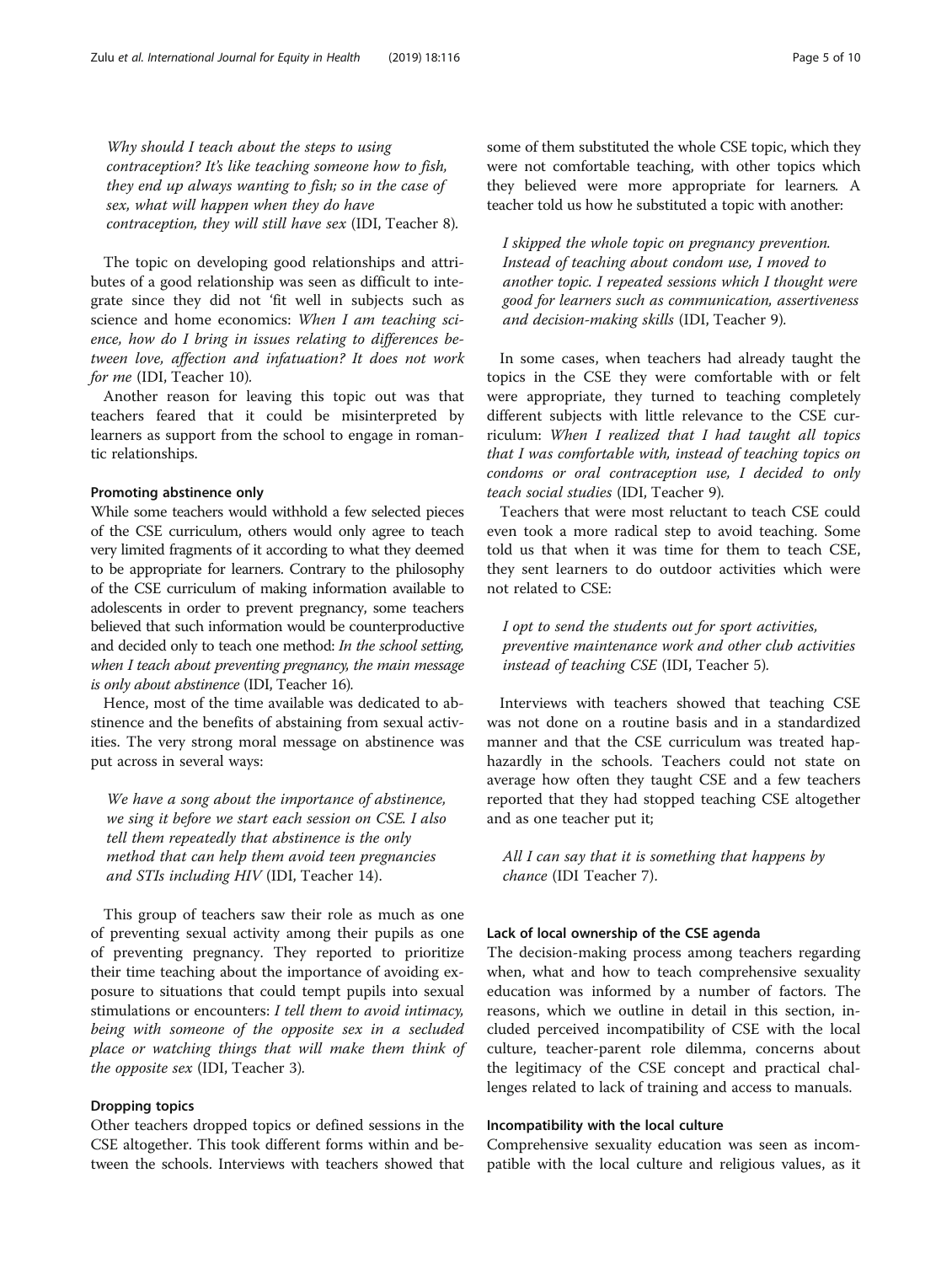confronts local ideas about sexual morality. There were concerns that some topics were too sensitive as they were believed to promote pre-marital and casual sex among learners. We are a Christian country, so the message for us is no sex before marriage (IDI, Teacher 9).

Another teacher explained how provision of CSE information would promote casual sex:

Many children avoid sex because of fear of pregnancy. No, if they know that they can prevent pregnancy by using contraception, children may get too excited and confident, and start getting involved in casual sex (IDI, Teacher 7).

Teachers further reported that parents were against the teaching of some components of CSE in schools as they considered CSE topics to be sacred only to be taught by traditional counsellors at community level:

The controversy is also about the place where such information is delivered from not being culturally appropriate, it's taboo to teach sexuality education in a school (IDI, Teacher 11).

At one school, a teacher narrated an event which had caused uproar from the community. In an effort to implement the CSE curriculum, the teacher had asked learners to do an exercise at home on initiation ceremonies for girls when they reach puberty:

Having seen the assignment, which I gave to the learners, parents came in numbers to the school in the morning and demanded to see the headmaster. I was called to attend the meeting. The parents then complained to the headmaster that the initiation ceremony is something special which should not be handled at the school (IDI, Teacher 6).

The notion of sexuality education as sacred and belonging to arenas of learning very different from the school surfaced strongly and placed teachers in some squeeze vis a vis the parents. A complicating factor was gender mixed classes. It was highly uncustomary to discuss sexuality and reproductive health issues specific to female or male learners in the presence of the opposite sex. Adding to the problem was age. Customarily sexuality education was not supposed to be introduced to children in the lower grades. It should be introduced only during the initiation ceremony taking place later after girls attain puberty, and many teachers shared this understanding with the community and had difficulties discussing sexuality issues and using sexuality terminology particularly with the youngest learners.

As the young students were not conversant in English, the classes on CSE had to be provided in the local language which was experienced by the teachers as more challenging since the local terms emerged as more insulting than the English ones. In order to cope with the embarrassment teachers used different strategies. As one of them explained:

I close my eyes when I mention the sex organs (IDI, Teacher 1).

The taboo related to mentioning sex organs in the local language in teacher-student discussions was clearly expressed in the practice of giving the teachers insulting nicknames. As a way of avoiding antagonism with the community, teachers reported leaving out or omitting issues that they perceived as inappropriate from the community perspective.

#### Teacher-parent role dilemma

The dissenting or opposing views from the community about teaching sexuality education in the school, coupled with cultural and religious values about morality presented a professional challenge for teachers. On the one hand, they were supposed to convey knowledge and stimulate reflections as described in the curriculum. On the other hand, teachers were expected to have a broader role vis a vis their pupils bringing them up according to social and cultural norms and values. Teachers reported that they struggled to strike a balance between teaching sexuality education to their pupils and maintaining the broader parental role of shaping them into responsible adults:

It is very difficult for me. As a parent I need to promote abstinence, but as a teacher this curriculum wants me to talk about the importance of using condoms. One topic for example requires us to describe the steps that one has to follow when using a male or female condom. Now, how do I demonstrate such steps to learners who are almost the same age as my child? No, that's like teaching children to be 'sex experts' (IDI, Teacher 7).

This situation was even more challenging for teachers who had biological children in their class and bolstered the tendency to skip CSE sessions on sensitive topics: I think about my children, so when I know that the topic is not good for them, I skip the topic (IDI, Teacher 9).

Because of this role dilemma, other teachers suggested the need to think about other approaches to delivering CSE. One recommendation was to engage other actors to deliver CSE: Some topics can be taught by teachers and other topics can be taught by people outside the school such as health workers or community health workers (IDI, Teacher 7).

# Concerns about the legitimacy of the CSE concept

Concerns about the legitimacy of the CSE concept also emerged throughout the interviews. Many teachers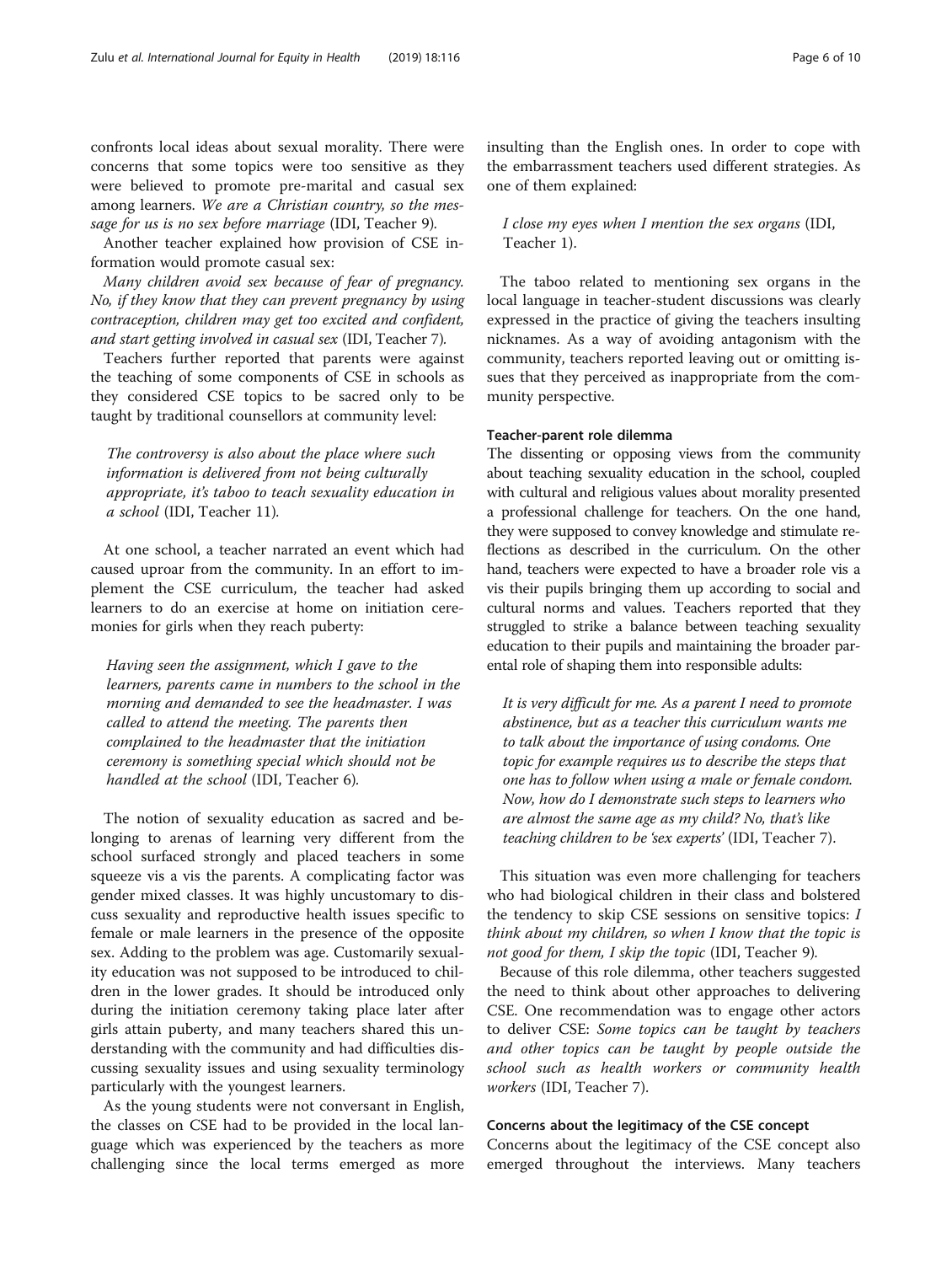reported not being comfortable teaching CSE as they considered it to be something that was externally driven with little relevance to local needs. When we asked one teacher why some teachers have stopped teaching CSE, he seemed to perceive it as a foreign agenda: You mean this donor funded program, some teachers have sidelined sexuality education, it's just extra work for us (IDI, Teacher 13).

In addition to cultural incompatibility, the inadequate involvement of actors at the district level during the development, validation and dissemination process affected the legitimacy of the curriculum. Some teachers argued that instead of offering CSE, the community would have preferred more topics that directly address poverty-related issues:

They (developers) should have known that this one is a hot issue. It is not as simple as introducing a new curriculum for social studies or science. This one (CSE) touches on what people believe in, people's culture and how people bring up children. To make it even more complicated, we did not cover it during the training process in college, thus as people that are supposed to implement it, we should have been consulted (IDI, Teacher 14).

#### Limited prioritization of sexuality education

Teachers reported that, compared to other subjects, CSE implementation was weak and was characterized by several severe gaps, including lack of adequate training of the teachers involved: The headmasters attended a 2 days training in CSE, and then they briefed teachers in schools on CSE for only one to two hours. So how do you expect us to effectively teach? (IDI, Teacher 2).

Lack of teaching aids or images and reading materials in schools was another gap and was seen as particularly important for explaining complex and sensitive topics: We also need images to explain for example topics on unsafe abortion, cancer, STIs. For now, we have to borrow images from the health facility (IDI, Teacher 4).

Teachers also had challenges accessing the manuals as only one manual was given to each school: The headmaster locks the only copy in his office. So how do we teach? (IDI Teacher 4).

Furthermore, the topics in CSE were not reflected in the common scheme of work which all schools in the district were supposed to teach: After the schemes were completed, then we just realized that we accidently left out comprehensive sexuality education (IDI, Teacher 1).

While some kind of teaching of CSE is going on in the schools in the district, many teachers were grappling with the puzzle of why CSE was introduced. This was primarily related to the weakness that has surrounded the implementation of CSE compared to other subjects: We have been teaching social studies for a long time and at no point did we see parents come and protest about the topics, so why should we continue teaching something (CSE) that the community has concerns over? (IDI, Teacher 5).

The decision by the Government to implement CSE without providing adequate support in schools made some teachers question the timing of the implementation process: My question is about why they (Government) decided to implement CSE when they were not ready. I always wonder what caused this rush? (IDI, Teacher 14).

The puzzlement among teachers about the rationale for introducing CSE made them question why they have to teach CSE. This lack of appreciation of teaching the new CSE framework by teachers is best illuminated in the following question raised by a teacher when we her asked why she had stopped teaching sexuality education: If I may ask, why do they want us to teach sexuality education? (IDI, Teacher 7).

#### **Discussion**

The study has examined teachers' interpretations of their role in teaching sexuality, love relations and contraception during the early phase of implementation of CSE in a rural district in Zambia. We have noted that what, when and how to teach is dependent on the individual teachers' decisions. In line with Lipsky's [[29\]](#page-9-0) call for the need to move beyond the top-down approach to policy analysis, – and consider other contextual realities that shape policy implementation - our study strongly demonstrates how the settings within the schools in which the CSE framework was implemented influenced how teachers made decisions about the curriculum and subsequently the pattern and nature of the implementation of CSE. This study's findings revealed that the lack of clarity in the CSE framework, on how to integrate CSE teaching into existing subjects, coupled with contextual challenges, left teachers involved in CSE with a great room for discretion. In this context, extensive use of discretion resulted in arbitrary and unequal management of the CSE curriculum in the district. Lipsky notes that unclear or vague policy guidance as well as features of work settings or context in which street-level bureaucrats or workers act can make the bureaucrats interpret and implement the policy content in different ways [\[29](#page-9-0)]. According to the theory of street-level bureaucracy, the differential policy interpretation happens because the lack of clarity in the policy gives the implementers space and power to exercise individual discretion in interpreting the content and direction of the policy [[33\]](#page-9-0).

In this study, some of the features of work settings that shaped decision making among teachers were socio-cultural factors. These factors included incompatibility of CSE with the local culture and religious ideals. For example, while the CSE framework required teachers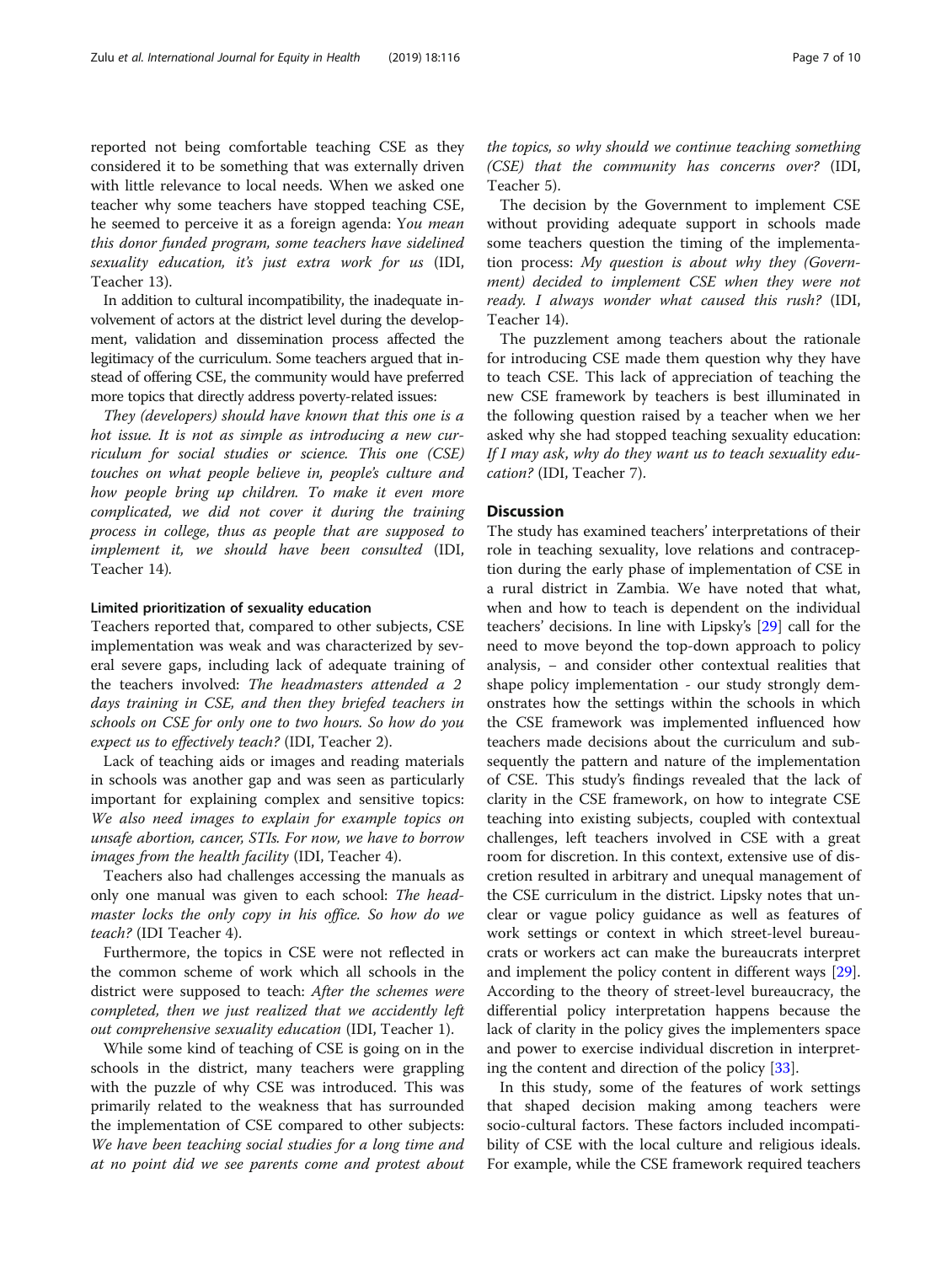to discuss different ways of preventing pregnancy, religious and cultural values expected teachers only to focus on abstinence. Such incompatibility created teacher-parent role dilemmas in the classroom setting. Teachers tended to see themselves in a parental role with the obligation to shape their pupils into responsible or morally upright adults. Abstinence was a key message in this regard. The setting had inadequate support for CSE such as inadequate training, materials and tools for teaching as well as insufficient leadership and guidance in the implementation process. These gaps made some teachers question the extent to which CSE is prioritized within the education system and why they have to teach sexuality education. We note that such doubts among teachers potentially provided more space for discretion, and subsequently enhanced the power teachers had to skip some aspects of CSE or not teach it at all. These study findings, like other studies that have discussed the concept of discretion, agrees that the application of discretion or autonomy during policy implementation is potentially also motivated by the availability, or otherwise, of resources [\[29](#page-9-0), [32,](#page-9-0) [39,](#page-9-0) [40\]](#page-9-0).

As a way of dealing with these dilemmas and the gaps in support, teachers modified their teaching of CSE, a practice that is articulated in street-level bureaucracy theory. According to this theory, when they are faced with challenging situations, bureaucrats use their discretion to modify how they understand and execute their tasks or responsibilities  $[29, 33]$  $[29, 33]$  $[29, 33]$  $[29, 33]$ . Lipsky  $[41]$  $[41]$  notes that this invention or modification of modes of decision is done in order to serve the "workers' agency or purposes"(p.xiv). This modification of policy content, which is also known as coping, can happen in three forms. The forms include: bureaucrats' adjusting or moving towards clients through bending policy options in order to meet the needs of clients; moving away from clients or rationing services; and moving against clients through rigid application of rules  $[42]$  $[42]$  $[42]$ . In our case study, the modification process adopted by teachers in relation to their clients (pupils and parents) was moving towards clients by bending the CSE policy.

This study further showed that the use of discretion to modify what to teach was justified by teachers as the best way to protect the children from sexual harm. Teachers feared that some information would motivate learners to engage in sex as they would no longer have to worry about pregnancy. They argued that the situation had the potential of turning the learners into 'sex experts,' putting them at risk of pregnancies in cases where there is no contraception or contracting an STI if condoms were not available. This process of exercising discretion among the teachers in the district was motivated by paternalism, as they viewed or defined learners as, "children in need of protection, rather than as young people who have the right to relevant information about their own bodies and their sexuality" [[43](#page-9-0)], p. 36). As described above, teachers justified adopting paternalistic values as they perceived themselves as 'parents' of all children in the class. It is important to note that paternalism was further articulated through resistance towards teaching CSE. Teachers resisted teaching CSE as they viewed it as something that was externally driven with little relevance to local needs as well as incompatible with the cultural norms and values.

The actual policy that is realized vis a vis clients depends more on those who carry out the policy than the policy makers [[39](#page-9-0)]. In the context of this study, implementing CSE is a 'negotiative process' between the teachers and the contextual realities such as the broader educational system, socio-cultural and community dynamics, as well as the experiences and values of individuals. We note that the agency and power among the workers, in this case the teachers, coupled with interactions between teachers and the school environment influenced the implementation of the policy [\[44](#page-9-0), [45\]](#page-9-0) which resulted in unequal access to CSE among learners. In our case, these powers included holding back some CSE information, teaching only abstinence and dropping classes. These scenarios, therefore, make the outcome of the policy implementation process a result of the complex interplay or interaction between the frontline workers and the contextual realities. Lipsky [\[29](#page-9-0)] refers to this phenomenon – interaction and negotiating process- as "a gap between policy as written, and policy as performed" (p. xvii). We further note like Lipsky's(29)words, that as teachers interact and negotiate during the implementation process of CSE, "the routines they establish, and the devices they invent to cope with uncertainties and work pressure, effectively become the public policies they carry out" (p. xii). We therefore agree, based on the findings on this study, with Gilson's [\[33](#page-9-0)] view that for "all bottom uppers, policy-making is still in progress at the moment of delivery" (p,9).

Meanwhile Lipsky [\[41\]](#page-9-0) cautions that negotiations during the policy implementation process and subsequent policy modifications "may widen the gap between policy as written and policy as performed" (p.xvii). Thus although "discretion" may promote teachers' freedom to tailor and adapt their teaching to the needs of their pupils, it may lead to widening the gap between policy as stated and practiced. This widening gap between policy and practice may distort service ideals [[33](#page-9-0)]. For example, adopting paternalistic approaches in delivering CSE may affect the acquisition of skills about reproductive health among young people. Paternalism may affect learning: learners may not be or feel able to ask questions freely on sensitive topics such as contraception use because of the limited interaction and lack of frank discussion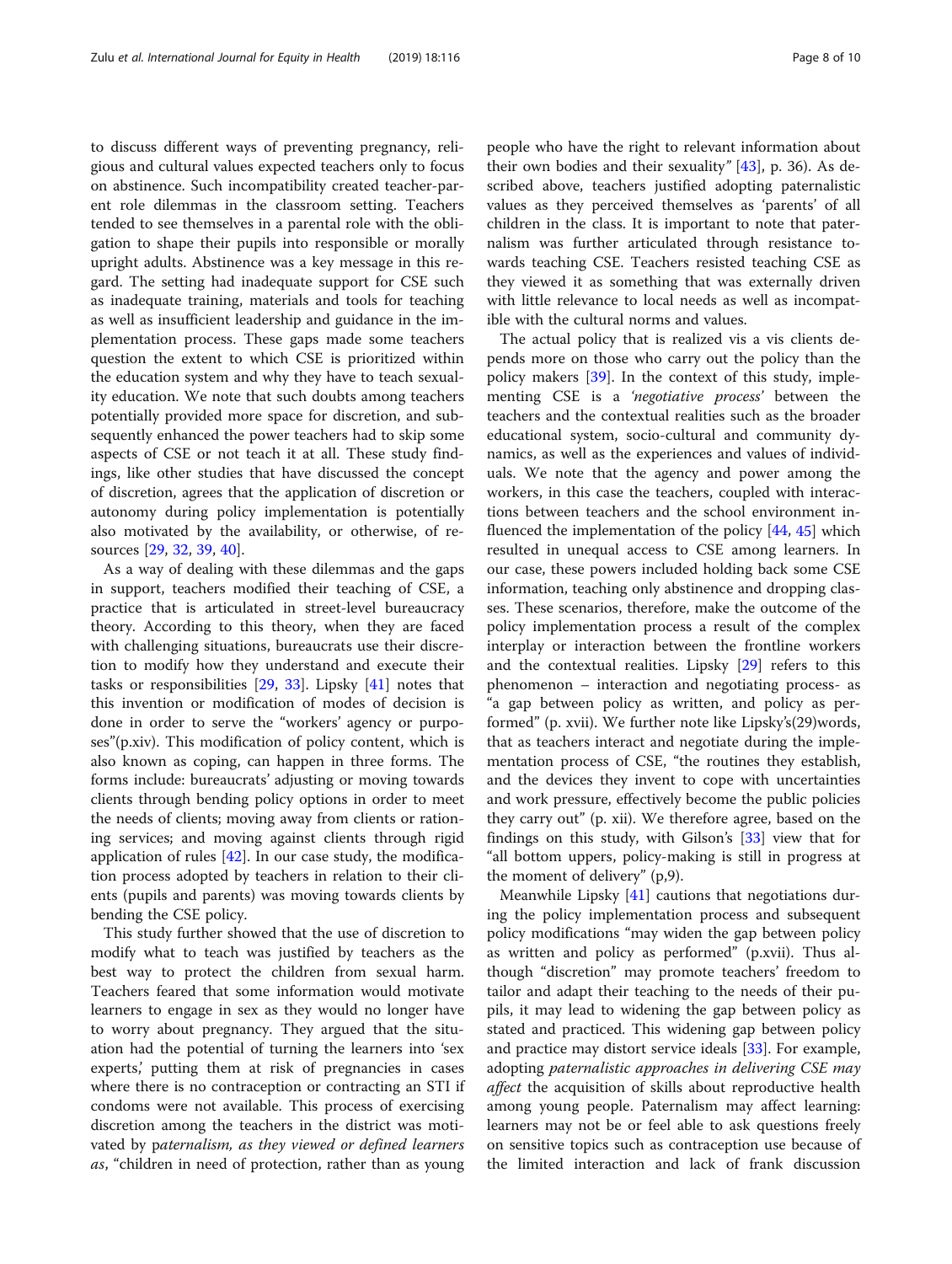<span id="page-8-0"></span>between teachers and learners and the moralizing context of sexuality education [[46\]](#page-9-0). This may negate the very essence of establishing CSE in such communities and perpetuate the absence of critical knowledge and life skills to prevent early pregnancy. In a country with high pregnancy and early marriage rates, this lack of knowledge is problematic. Our findings resonate with other studies that have examined the use of discretion in delivering welfare and prison services, ie, that nonconformity to prescribed policies by street-level bureaucracy can lead to disparities in access to services for some populations [[31,](#page-9-0) [47\]](#page-9-0).

Improving policy implementation requires paying attention to the contextual realities that reinforce discretion during this process  $[30]$  $[30]$ . As we have discussed above, policy as experienced by clients is a reflection or a product of the interplay between both the formal and informal practices of street level bureaucrats [\[48\]](#page-9-0). Enhancing the implementation of CSE may require increased involvement of stakeholders at local level in developing and implementing CSE policies and programs, as well as providing comprehensive training in CSE to teachers. As observed in this study, the limited involvement of local actors made teachers see CSE as a foreign agenda which was not compatible with their local context or their mandate to teach. Other authors on CSE in Nigeria and a recent publication on international cooperation in sex education have also cautioned that limited involvement of local actors has the potential of developing CSE which is insensitive to local collective concerns and networks [\[49](#page-9-0), [50\]](#page-9-0). We stress the need for giving stakeholders at the lower level (policy implementers) a much bigger role in developing the content and implementation strategy of CSE as they have better knowledge of the context, networks and local support which they can use to negotiate or navigate micro level politics.

#### Concluding remarks

We conclude that the implementation of the CSE curriculum in this setting was largely dependent on an individual teacher's decisions on what, how and when to teach. This was related to lack of guidance, lack of legitimacy of the curriculum, and lack of local ownership of the agenda. The big space left for teacher discretion in sexuality education resulted in arbitrary teaching of CSE and great disparities within and between schools. If the CSE program is to be successfully integrated and taught, there is a fundamental need to take local culture into account in terms of the curriculum content and teaching approaches, and to secure local ownership of the curriculum. The lack of such considerations can leave the learners at disadvantage. In Zambia, there is rapidly increasing prevalence of early pregnancy, which suggests

limitations and failures in efforts aimed at addressing sexual and reproductive health challenges among adolescents. To address this problem, CSE is needed, but as this study has shown, it requires repackaging of both the content and mode of delivery with the support of teachers and other stakeholders at district level.

#### Abbreviations

(CISMAC): Centre for Intervention Science in Maternal and Child Health; (CSE): Comprehensive sexuality education; (ERES): Excellency in Research Ethics and Science; (IDI): In depth interview; (SAFEZT): Safe Abortion and Fertility Control in Ethiopia, Zambia and Tanzania; (SRH): Sexual and reproductive health

#### Acknowledgements

This study is a sub-study of the Safe Abortion and Fertility Control in Ethiopia, Zambia and Tanzania (SAFEZT) study. We are grateful to the Research Council of Norway for funding the study. Special thanks to Lucy Gilson for providing reading materials on policy analysis including street-level bureaucracy as well as supporting me to take part in workshop on policy analysis in South Africa which provided additional insights to the data analysis process for this paper. We are also grateful to Tima Zyambo for providing additional materials on street-level bureaucracy and to Mutale Kaimba for participating in the data collection process.

#### Ethics and consent to participate statement

Ethical clearance to conduct this study was sought from the Excellency in Research Ethics and Science (ERES) committee (Ref. No. 2017-Mar-003). Informed consent was given by all participants before being interviewed for the study.

#### Authors' contributions

JMZ, KMM and AB contributed to the design of the study. JMZ collected the data and did the analysis and drafted the manuscript. All the authors critically reviewed the manuscripts, provided contributions and approved its final version.

#### Funding

This study is funded by the University of Bergen and the Norwegian Research Council through its Centre for Excellence scheme to the Centre for Intervention Science in Maternal and Child Health (CISMAC, project reference number 223269) and its NORGLBAL scheme (project number 249686). The funders had no influence on the design of the study or the collection, analysis and interpretation of the data or writing of the paper.

#### Availability of data and materials

The datasets for this study are available from the corresponding author on reasonable request.

#### Consent for publication

Not applicable.

#### Competing interests

The authors declare that they have no competing interests.

#### Author details

<sup>1</sup>School of Public Health, University of Zambia, Lusaka, Zambia. <sup>2</sup>Centre for international Health, Department of Global Public Health and Primary Care, University of Bergen, Bergen, Norway. <sup>3</sup> Centre for Intervention Science in Maternal and Child Health (CISMAC), University of Bergen, Bergen, Norway. 4 Department of Health Promotion and Development, University of Bergen, Bergen, Norway.

Received: 27 March 2019 Accepted: 21 July 2019

#### References

1. Birungi, Harriet, Chi-Chi Undie, Ian MacKenzie, Anne Kata¬hoire, Francis Obare and PM. Education Sector Response to Early and Unintended Pregnancy: A Review of Country Experiences in Sub-Saharan Africa 2015.